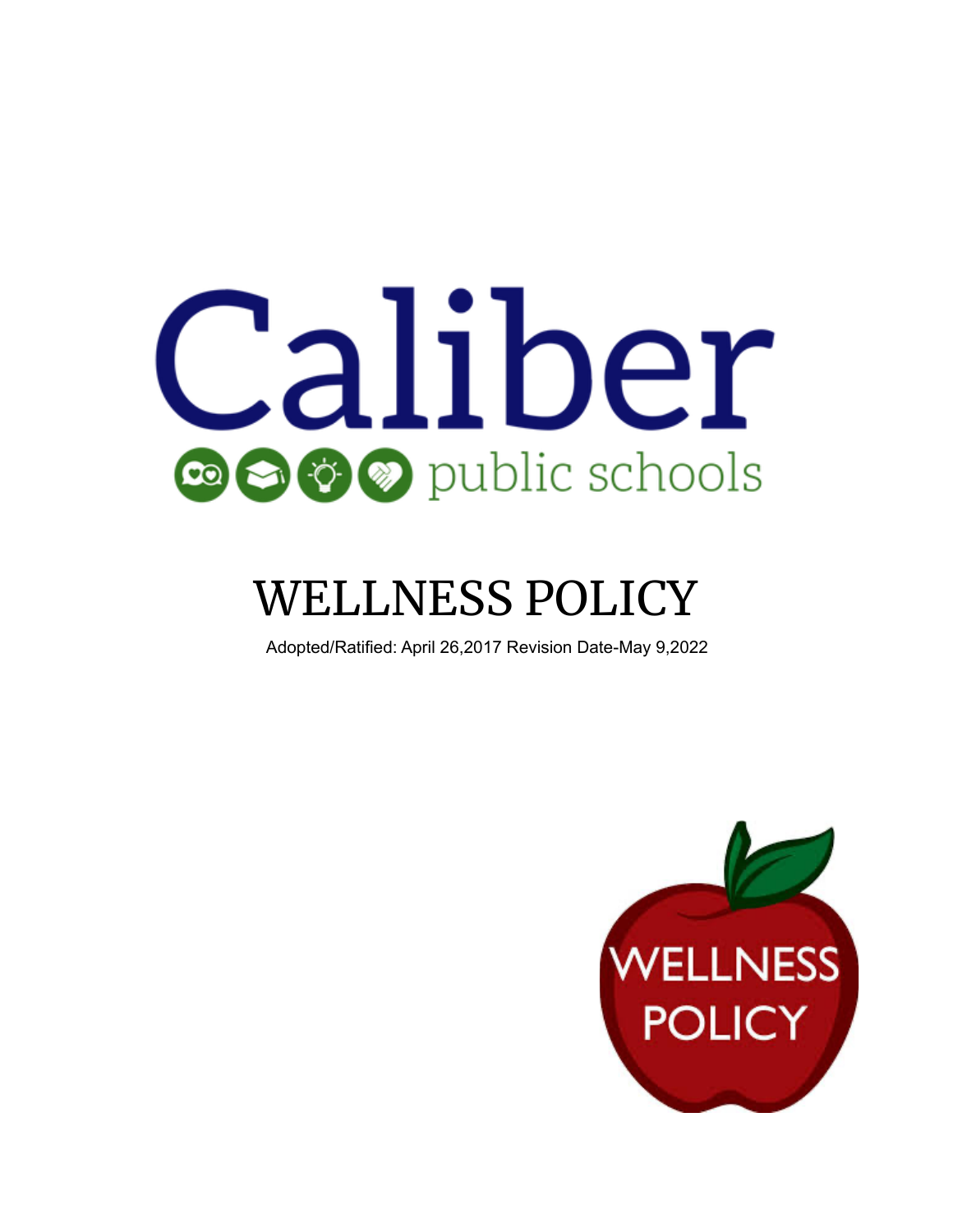

# **Caliber Public Schools**

# **Wellness Policy**

Policy No: No: 17 Adopted/Ratified:April 26, 2017 Revision Date: May 09, 2022

Caliber Schools ("Caliber" or "School") is committed to the optimal development of every student. Caliber believes that for students to have the opportunity to achieve personal, academic, developmental and social success, we need to create positive, safe and health-promoting learning environments at every level, in every setting, throughout the school year.

Research shows that two components, good nutrition and physical activity before, during and after the school day, are strongly correlated with positive student outcomes. Conversely, less-than-adequate consumption of specific foods including fruits, vegetables and dairy products, is associated with lower grades among students. In addition, students who are physically active through active transport to and from school, recess, physical activity breaks, high-quality physical education and extracurricular activities – do better academically. Finally, there is evidence that adequate hydration is associated with better cognitive performance.

This policy outlines Caliber's approach to ensuring environments and opportunities for all students to practice healthy eating and physical activity behaviors throughout the school day while minimizing commercial distractions. Specifically, this Policy establishes goals and procedures to ensure that:

• Students in Caliber have access to healthy foods throughout the school day—both through reimbursable school meals and other foods available throughout the School campus—in accordance with Federal and state nutrition standards;

● To the extent possible, all Caliber School campuses participate in available federally reimbursable school meal programs, including the National School Lunch Program, School Breakfast Program, Afterschool Snack Program, and Child and Adult Food Care Program (After School Supper);

• Students receive quality nutrition education that helps them develop lifelong healthy eating behaviors;

- Students have opportunities to be physically active throughout the school day;
- The School engages in nutrition and physical activity promotion and other activities that promote student wellness;
- All Caliber's nutrition education and physical education programs are consistent with the expectations established in the state's curriculum frameworks and content standards and, as appropriate, shall be integrated into other academic subjects;

● Stakeholders including but not limited to students, parents, teachers, school administrators,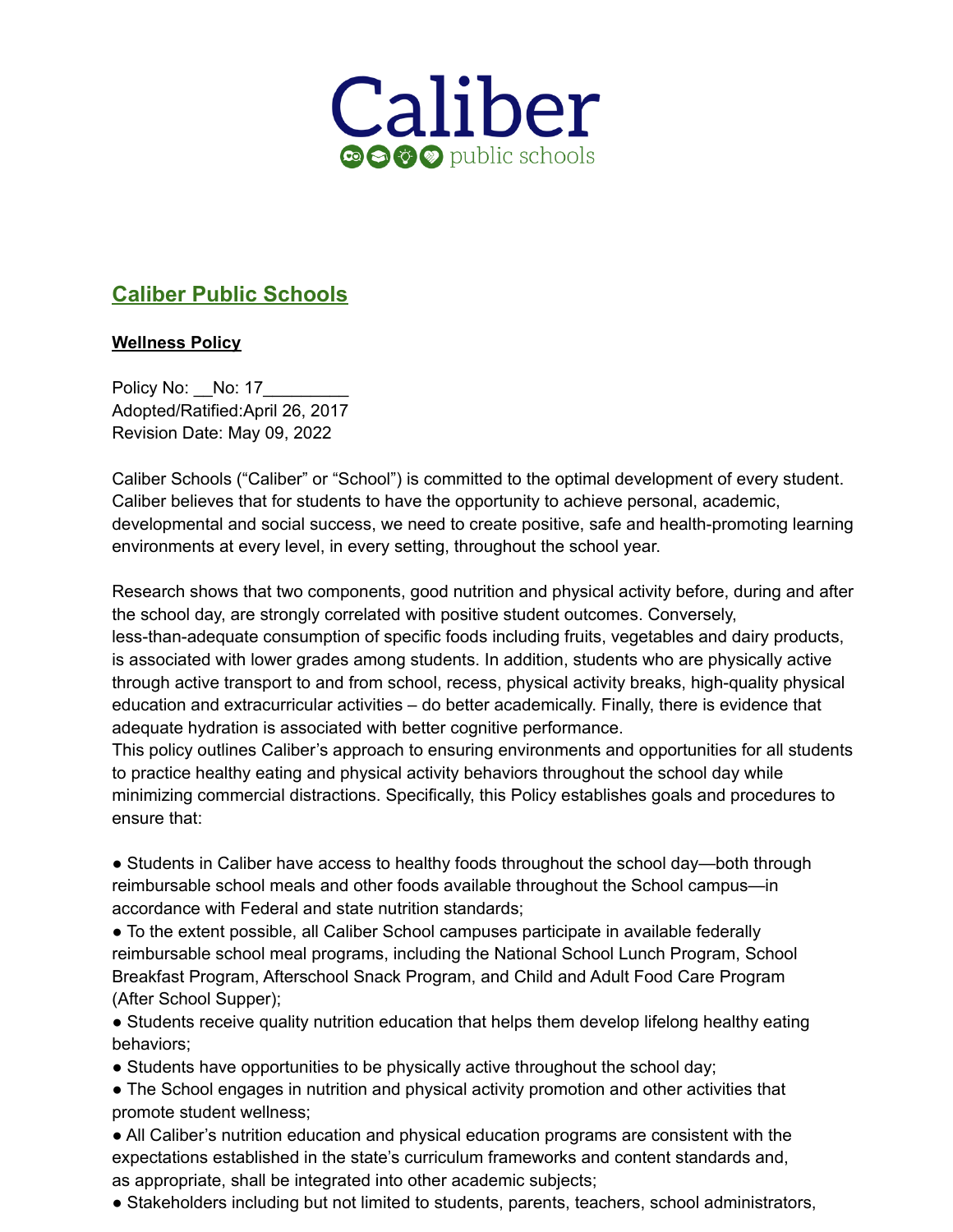

home office staff and other interested community members are engaged in supporting the work of Cali in creating continuity between schools and other settings for students and staff to practice lifelong healthy habits;

• School staff are encouraged and supported to practice healthy nutrition and physical activity behaviors in and out of school;

• The community is engaged in supporting the work of Caliber in creating continuity between School and other settings for students and staff to practice lifelong healthy habits; and

● The School establishes and maintains an infrastructure for management, oversight, implementation, communication about and monitoring of this Policy and its established goals and objectives.

This Policy applies to all students and staff in Caliber. Specific measurable goals and outcomes are identified within each section below.

# **School Health, Safety, and Environment:**

# a. Physical Environment, Health & Safety

● Students will be taught campus safety rules. Infractions will be referred to the appropriate school employee promptly.

• School administrators and operations staff will monitor equipment/grounds and refer potential hazards for repair promptly.

• Staff will be informed of and follow safety regulations.

• School sites will promote a drug- and substance-free environment and will encourage making healthy choices at home and at school.

● School sites will promote healthy, respectful relationships between students and their peers o School sites will establish practices designed to create an environment free from discrimination, intimidation, and harassment

o School sites will develop relevant opportunities (e.g. events, programs, partnerships) geared towards students and/or parents promoting awareness and providing education on dating violence prevention, domestic violence awareness, and social tolerance and respect for others

# b. Social/Psychological Health

● School sites will have a protocol in place for detection and referral of students who have potential for harm to self or others.

● In order to ensure that students have access to comprehensive health services and mental health services, each Caliber school will provide access or referrals to health services and mental health services at or near the school and/or may provide referrals to community resources.

# c. Health Services

• The Health Services program is a critical means to improving both educational performance and the well-being of the students.

● Health Services staff (including School Operations Managers, Office Assistants, nursing contractors) shall be fully supportive of wellness policy regulations and promotion of health and wellness activities.

● School Operations Staff will promote attendance by communicable disease (e.g. chicken pox, common cold, pink eye, diphtheria, food poisoning, etc.) surveillance, encouraging healthy habits and injury prevention.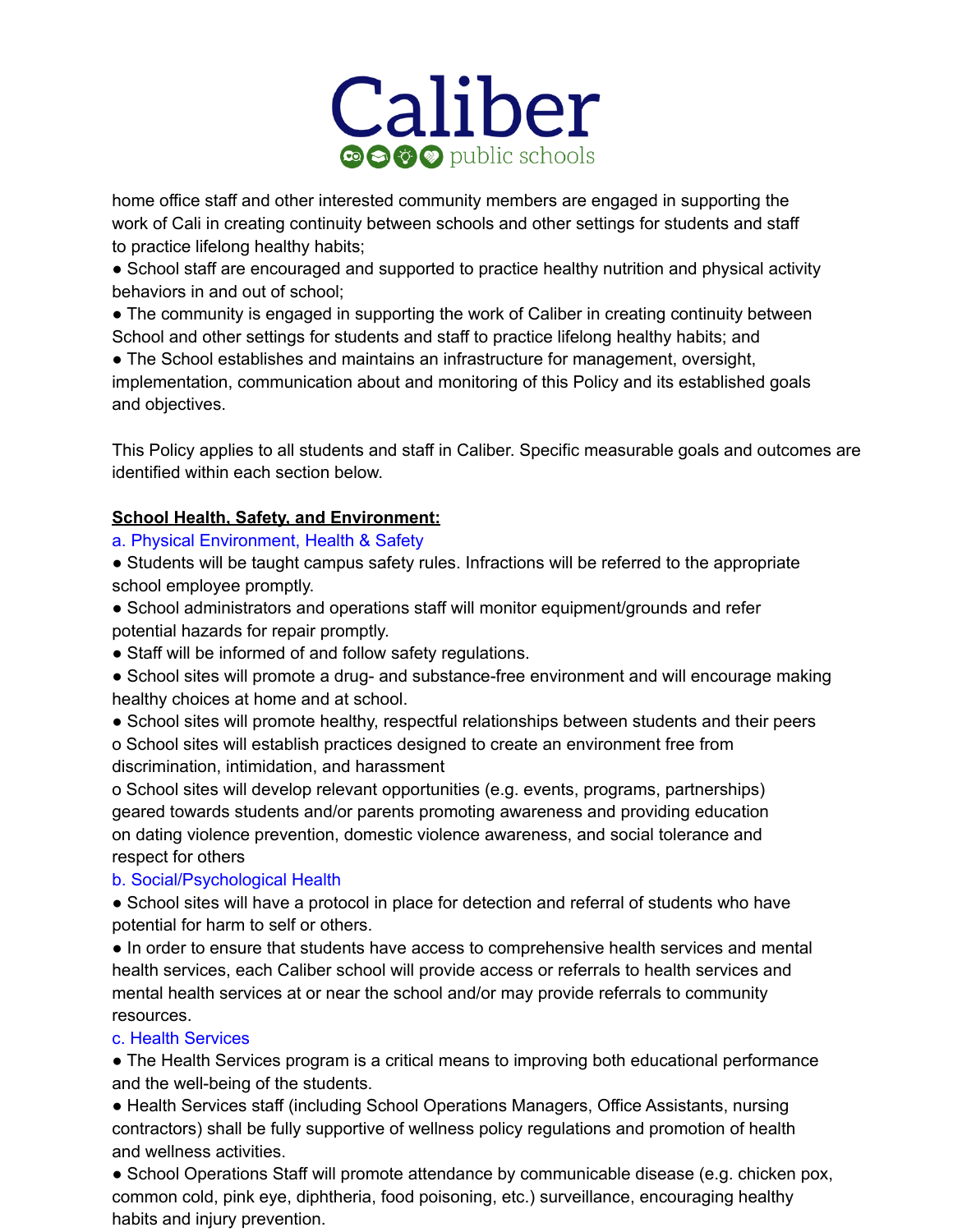

● School Operations Staff will provide information on local community resources for health care, health insurance, and health education, including low- and no-cost resources to students, their families, and staff.

• School Operations Staff will provide information on nutrition, respiratory management, disease prevention and detection, tobacco cessation, emotional wellness, and other health and wellness opportunities to students and staff.

● School Operations Staff will provide grade level mandated screenings for vision and hearing. In addition, Caliber will provide other screenings (such as scoliosis and dental) to students as identified/needed.

● School Operations Staff will participate in community health information outreach activities. d. Health Education

● Caliber will continue to encourage health education to all students designed to motivate and help students maintain and improve their health, prevent disease and avoid health-related risk behaviors.

● Staff will strive to use a sequential health education curriculum that is consistent with state standards for health education.

● Caliber's schools will explore resources and grants for training and materials for K-8 health curriculum.

• Caliber school sites are encouraged to provide educational events to support and teach healthy choices.

# **I. School Wellness Committee**

# Committee Role and Membership

Caliber will convene a representative School Wellness Committee ("Caliber WC"), or work within an existing school health committee that meets at least two (2) times per year to establish goals for and oversee school health and safety policies and programs, including development, implementation and periodic review and update of this Policy.

The Caliber WC membership will represent all grade/school levels (elementary and secondary schools) and include (to the extent possible), but not be limited to: parents and caregivers; students; representatives of the school nutrition program (e.g., school nutrition director); physical education teachers; health education teachers; school health professionals (e.g., health education teachers, school health services staff [e.g., nurses, physicians, dentists, health educators, and other allied health personnel who provide school health services], and mental health and social services staff [e.g.,school counselors, psychologists, social workers, or psychiatrists]; school administrators (e.g..,Executive Director, principal, vice principal), school board members; health professionals (e.g.,dietitians, doctors, nurses, dentists); and the general public. When possible, membership will also include Supplemental Nutrition Assistance Program Education coordinators (SNAP-EDEDSNAP-Ed). To the extent possible, the Caliber WC will include representatives from each school building and reflect the diversity of the community.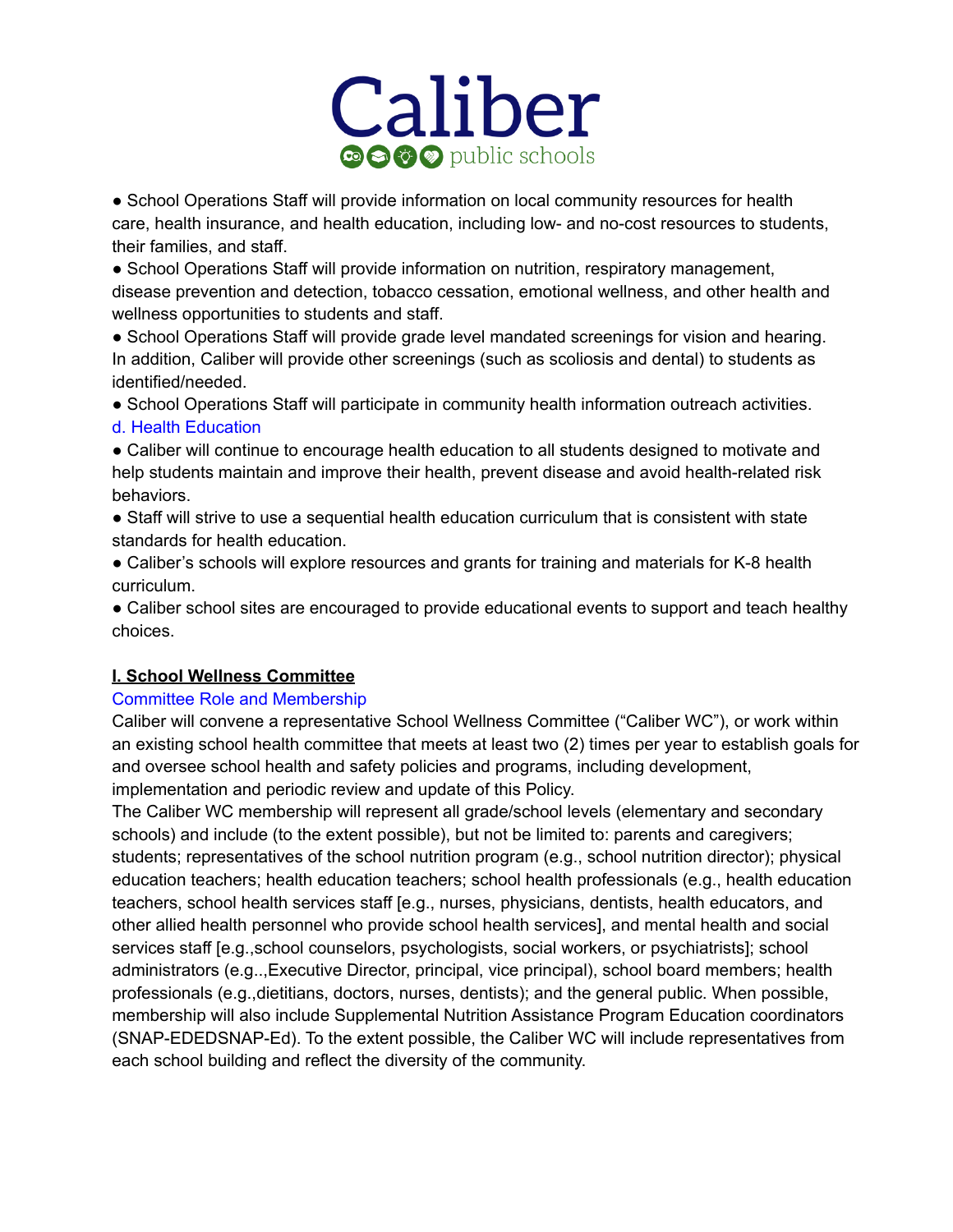

### **Leadership**

The School Leader or designee(s) will convene the Caliber WC and facilitate development of and updates to the wellness policy, and will ensure each school's compliance with the policy.

Additionally, the designated official for oversight of the Caliber WC is:

ANDY GROSSMAN OR TIM PRUITT, SCHOOL LEADERS

**Caliber: Beta Academy**

4301 Berk Avenue Richmond CA 9480 Phone Number: (510) 685-9886 [AGROSSMAN@CALIBERBETAACADEMY.ORG](mailto:AGROSSMAN@CALIBERBETAACADEMY.ORG) [TPRUITT@CALIBERBETAACADEMY.ORG](mailto:TPRUITT@CALIBERBETAACADEMY.ORG)

ALESHA WILLIAMS OR AISHA FORD, SCHOOL LEADERS

#### **Caliber: ChangeMakers Academy**

500 Oregon Street Vallejo CA 94590 Phone Number: (707) 563-9827 [AWILLIAMS@CALIBERCMA.ORG](mailto:AWILLIAMS@CALIBERCMA.ORG) [AISHAFORD@CALIBERCMA.ORG](mailto:AISHAFORD@CALIBERCMA.ORG)

# **II. Wellness Policy Implementation, Monitoring, Accountability and Community Engagement Implementation Plan**

Using the steps outlined below, Caliber will ensure the School meets legal obligations regarding implementation of this Policy.

This Policy and the progress reports can be found at: caliberschools.org

Recordkeeping Caliber will retain records to document compliance with the requirements of this policy in the main office. Documentation maintained in this location will include but will not be limited to:

- The written Policy;
- Documentation demonstrating that the Policy has been made available to the public;
- Documentation to demonstrate compliance with the annual public notification requirements;
- Documentation of the triennial assessment of the Policy;

● Documentation demonstrating the most recent assessment on the implementation of the Policy has been made available to the public.

# **Annual Notification of Policy**

Caliber will actively inform families and the public each year of basic information about this Policy, including its content, any updates to the Policy and implementation status. Caliber will make this information available via the School website and/or School-wide communications. Caliber will provide as much information as possible about the School nutrition environment. This will include a summary of School's events or activities related to Policy implementation.

Annually, Caliber will also publicize the name and contact information of the School official(s)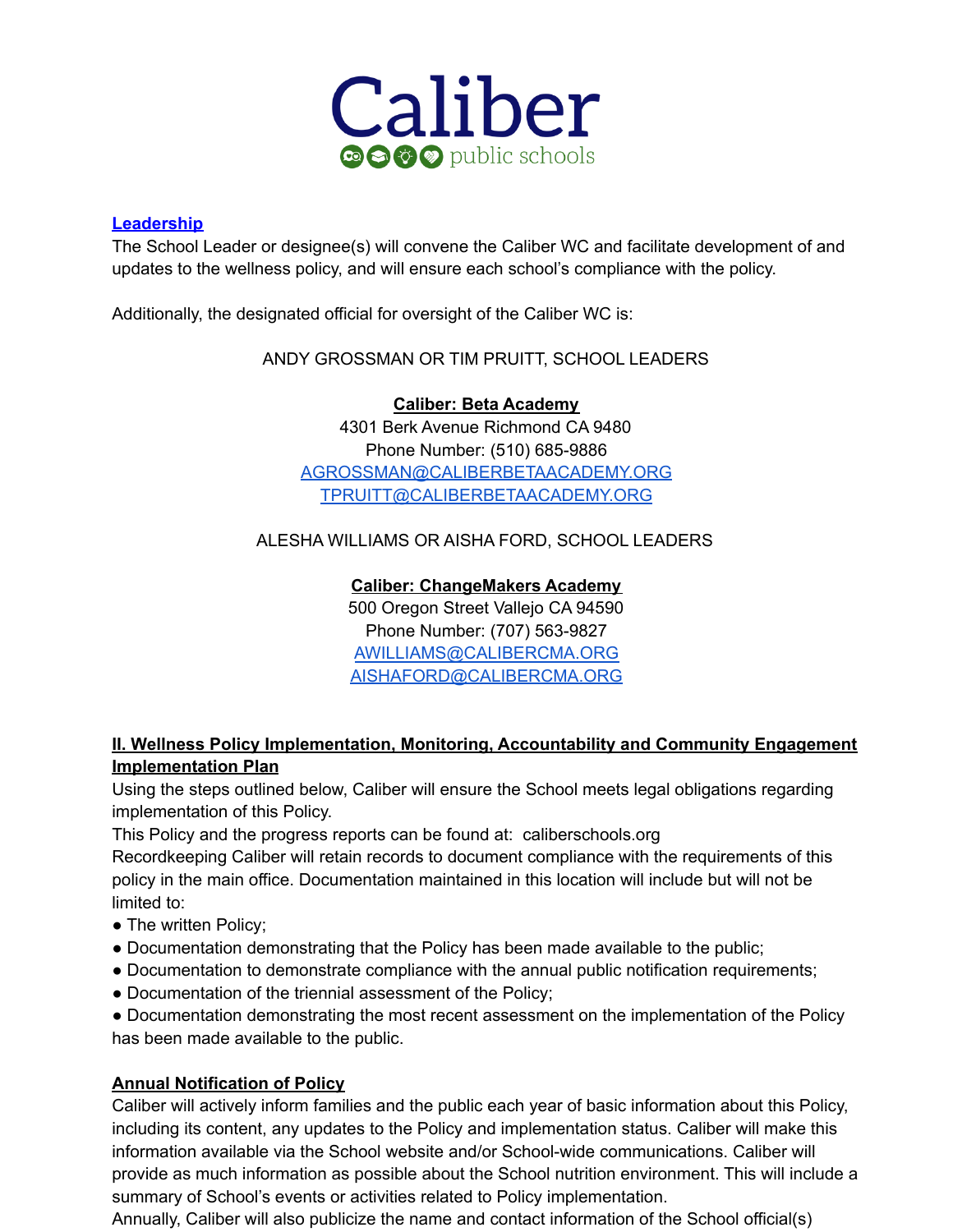

leading and coordinating the Caliber WC, as well as information on how the public can get involved with the Caliber WC.

#### **Triennial Progress Assessments**

At least once every three years, Caliber will evaluate compliance with the wellness policy to assess the implementation of the Policy and include:

- The extent to which the School in compliance with this Policy;
- The extent to which the School's policy compares to model wellness policies; and
- A description of the progress made in attaining the goals of the School's Policy.

The position/person responsible for managing the triennial assessment and contact information is:

ANDY GROSSMAN OR TIM PRUITT, SCHOOL LEADERS

#### **Caliber: Beta Academy**

4301 Berk Avenue Richmond CA 9480 Phone Number: (510) 685-9886 [AGROSSMAN@CALIBERBETAACADEMY.ORG](mailto:AGROSSMAN@CALIBERBETAACADEMY.ORG) [TPRUITT@CALIBERBETAACADEMY.ORG](mailto:TPRUITT@CALIBERBETAACADEMY.ORG)

ALESHA WILLIAMS OR AISHA FORD, SCHOOL LEADERS

**Caliber: ChangeMakers Academy** 500 Oregon Street Vallejo CA 94590 Phone Number: (707) 563-9827 [AWILLIAMS@CALIBERCMA.ORG](mailto:AWILLIAMS@CALIBERCMA.ORG) [AISHAFORD@CALIBERCMA.ORG](mailto:AISHAFORD@CALIBERCMA.ORG)

The Caliber WC/School Leader will monitor the School's compliance with this Policy. Caliber will actively notify households/families of the availability of the triennial progress report. Revisions and Updating the Policy

Caliber will update or modify this Policy based on the results of the annual School Health Index and triennial assessments and/or as School priorities change; community needs change; wellness goals are met; new health science, information, and technology emerges; and new Federal or state guidance or standards are issued. This Policy will be assessed and updated as indicated at least every three years, following the triennial assessment.

Community Involvement, Outreach and Communications Caliber is committed to being responsive to community input, which begins with awareness of the wellness policy. Caliber will actively communicate ways in which representatives of Caliber WC/the School and others can participate in the development, implementation and periodic review and update of this Policy through a variety of means. Caliber will also inform parents of the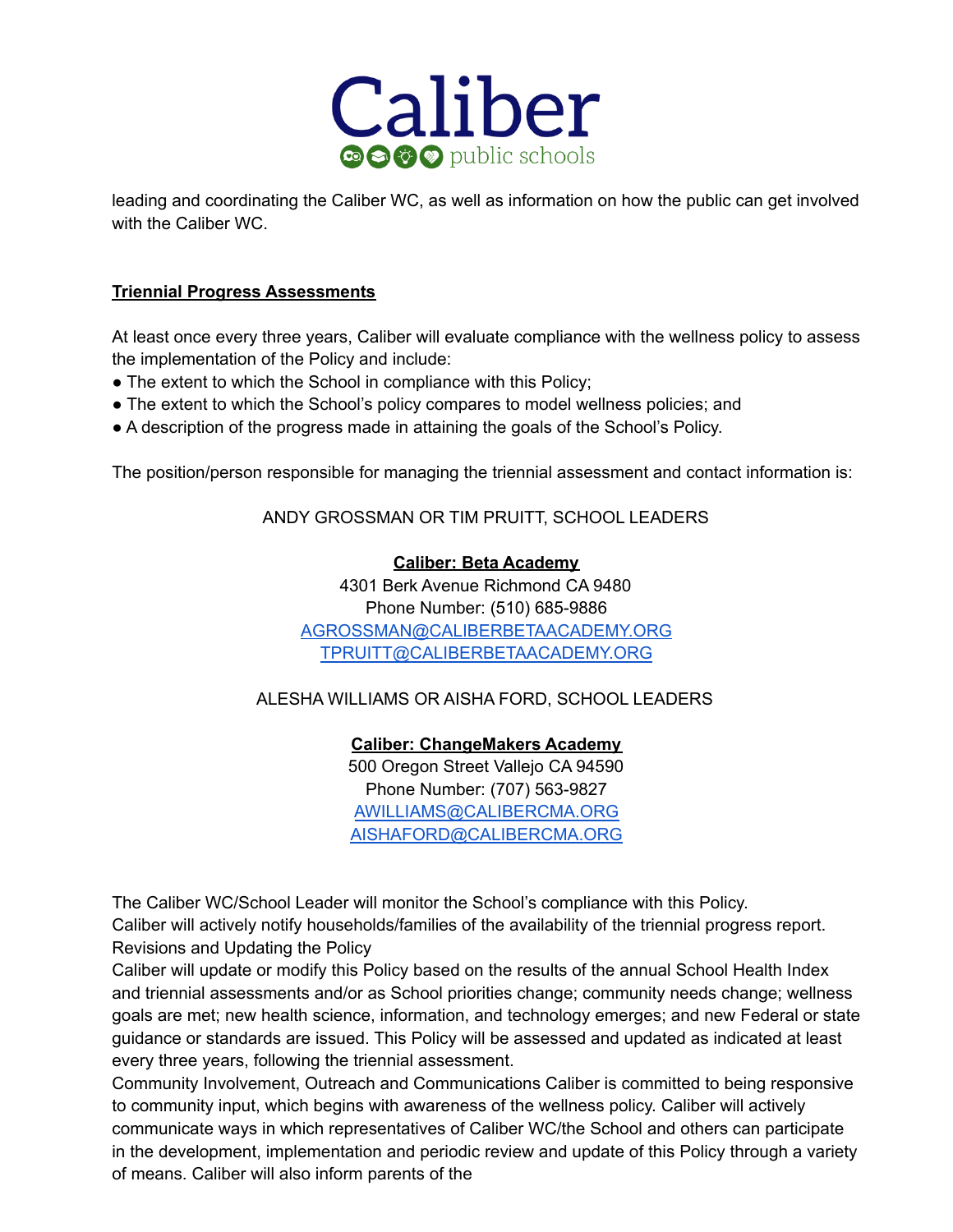

improvements that have been made to school meals and compliance with school meal standards, availability of child nutrition programs and how to apply, and a description of and compliance with Smart Snacks in School nutrition standards.

Caliber will use electronic mechanisms, such as email or displaying notices on the School's website, as well as non-electronic mechanisms, such as newsletters, presentations to parents, or sending information home to parents, to ensure that all families are actively notified of the content of, implementation of, and updates to this Policy, as well as how to get involved and support the Policy.

The School will ensure that communications are culturally and linguistically appropriate to the community, and accomplished through means similar to other ways that the district and individual schools are communicating important School information with parents.

The School will actively notify the public about the content of or any updates to the wellness policy annually, at a minimum. Caliber will also use these mechanisms to inform the community about the availability of the annual and triennial reports.

#### **III. Nutrition**

#### School Meals

Caliber is committed to serving healthy meals to children, with plenty of fruits, vegetables, whole grains, and fat-free and low-fat milk; moderate in sodium, low in saturated fat, and zero grams trans-fat per serving (nutrition label or manufacturer's specification); and to meet the nutrition needs of school children within their calorie requirements. The school meal programs aim to improve the diet and health of school children, help mitigate childhood obesity, model healthy eating to support the development of lifelong healthy eating patterns, and support healthy choices while accommodating cultural food preferences and special dietary needs.

Caliber participates in USDA child nutrition programs, including the National School Lunch Program (NSLP), the School Breakfast Program (SBP), and the Child and Adult Care After School Snack and Supper Program (CACFP). The School also operates additional nutrition-related programs and activities including "Taste the Rainbow". The School is committed to offering school meals through the NSLP and SBP programs, and other applicable Federal child nutrition programs, that:

- Are accessible to all students:
- Are appealing and attractive to children;
- Are served in clean and pleasant settings;
- Menus are posted on the website and will contain nutrition contents;
- Students are served lunch at a reasonable time of day;
- Meet or exceed current nutrition requirements established by local, state, and Federal statutes and regulations. (The School offers reimbursable school meals that meet USDA nutrition standards.)

• Promote healthy food and beverage choices using techniques such as those published on Smarter Lunchrooms Website.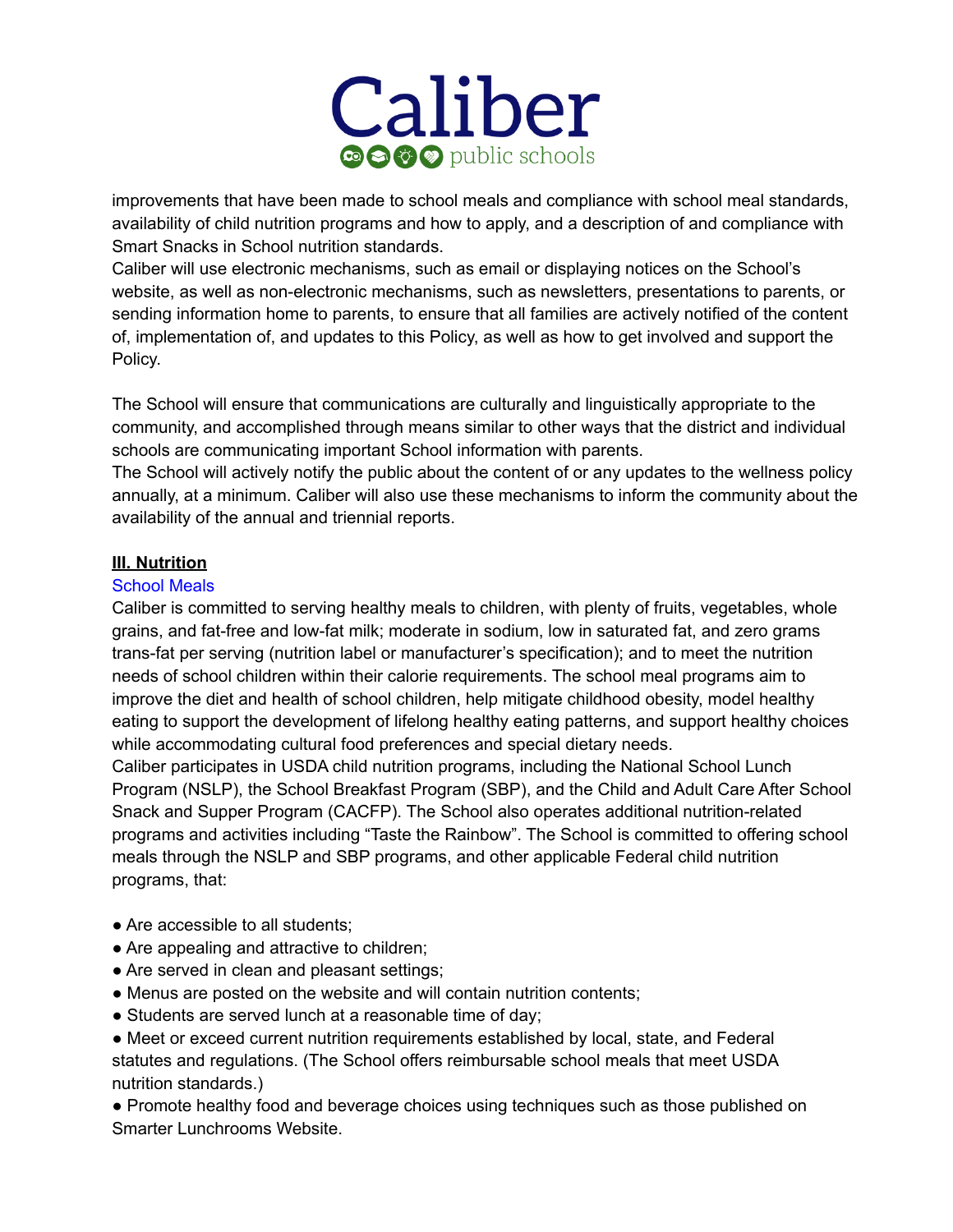

#### Staff Qualifications and Professional Development

All School nutrition staff will meet or exceed hiring and annual continuing education/training requirements in the USDA professional standards for child nutrition professionals. These School nutrition personnel will refer to USDA's Professional Standards for School Nutrition Standards website to search for training that meets their learning needs.

#### **Water**

To promote hydration, free, safe, unflavored drinking water will be available to all students throughout the school day. Caliber will make drinking water available where school meals are served during mealtimes.

#### Competitive Foods and Beverages

Caliber is committed to ensuring that all foods and beverages available to students on the School campus during the school day support healthy eating. The foods and beverages sold and served outside of the School meal programs (e.g., "competitive" foods and beverages) will meet the USDA Smart Snacks in School nutrition standards, at a minimum. Smart Snacks aim to improve student health and well-being, increase consumption of healthful foods during the school day and create an environment that reinforces the development of healthy eating habits.

To support healthy food choices and improve student health and well-being, all foods and beverages outside the reimbursable School meal programs that are sold to students on the School campus during the school day will meet or exceed the USDA Smart Snacks nutrition standards. These standards will apply in all locations and through all services where foods and beverages are sold, which may include, but are not limited to, à la carte options in cafeterias, vending machines, school stores and snack or food carts.

#### Celebrations and Rewards

All foods offered on the Caliber campus will meet or exceed the USDA Smart Snacks in School nutrition standards, including through:

1. Celebrations and parties. Caliber will provide a list of healthy party ideas to parents and teachers, including non-food celebration ideas.

2. Classroom snacks brought by parents. Caliber will provide parents a list of foods and beverages that meet Smart Snacks nutrition standards.

3. Rewards and incentives. Caliber will provide teachers and other relevant school staff a list of alternative ways to reward children. Foods and beverages will not be used as a reward, or withheld as punishment for any reason, such as for performance or behavior.

Fundraising

Foods and beverages that meet or exceed the USDA Smart Snacks in Schools nutrition standards may be sold through fundraisers on the Caliber campus during the school day. Caliber will make available to parents and teachers a list of healthy fundraising ideas.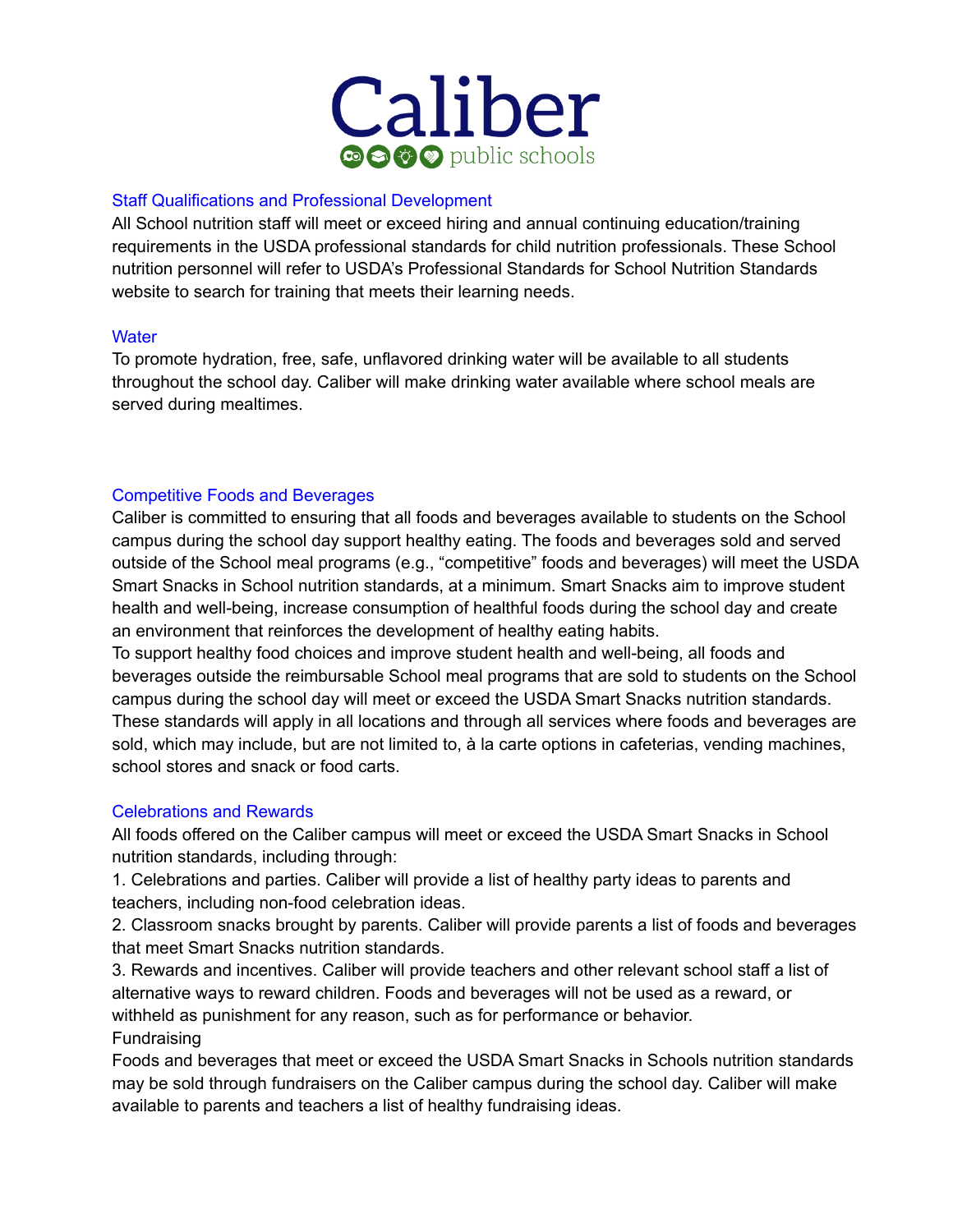

#### Nutrition Promotion

Caliber will promote healthy food and beverage choices for all students throughout the school campus, as well as encourage participation in school meal programs. This promotion will occur through at least:

Implementing at least ten evidence-based healthy food promotion techniques through the school meal programs using Smarter Lunchroom techniques described above; and ▪ Ensuring 100% of foods and beverages promoted to students meet the USDA Smart Snacks in School nutrition standards.

# Food and Beverage Marketing in Schools

Caliber is committed to providing a school environment that ensures opportunities for all students to practice healthy eating and physical activity behaviors throughout the school day while minimizing commercial distractions. Caliber strives to teach students how to make informed choices about nutrition, health, and physical activity. These efforts will be weakened if students are subjected to advertising on Caliber school sites that contains messages inconsistent with the health information Caliber is imparting through nutrition education and health promotion efforts. It is the intent of Caliber to protect and promote student's health by permitting advertising and marketing for only those foods and beverages that are permitted to be sold on the school campus, consistent with Caliber's Wellness Policy.

Any foods and beverages marketed or promoted to students on the school campus during the school day will meet or exceed the USDA Smart Snacks in School nutrition standards such that only those foods that comply with or exceed those nutrition standards are permitted to be marketed or promoted to students.

As the School Leader reviews existing contracts and considers new contracts, equipment and product purchasing (and replacement) decisions should reflect the applicable marketing guidelines established by this Policy.

# **IV. Physical Activity**

The School has the following specific goals to promote student wellness, consistent with this Policy

- Expose all students to a variety of activities that instills the importance of being lifelong learners
- Create a safe environment where all students can learn and be successful
- Develop physically active learners who have mastered leadership, teamwork, and cooperative Skills
	- All Caliber Public school students will participate in at least 25 mins of "physical activity" every school day.

Caliber's physical education ("PE") curriculum will meet or exceed requirements outlined in California's curriculum frameworks and content standards, shall be based on the most current research and content, and shall be designed to build the skills and knowledge that all students need to maintain a healthy lifestyle.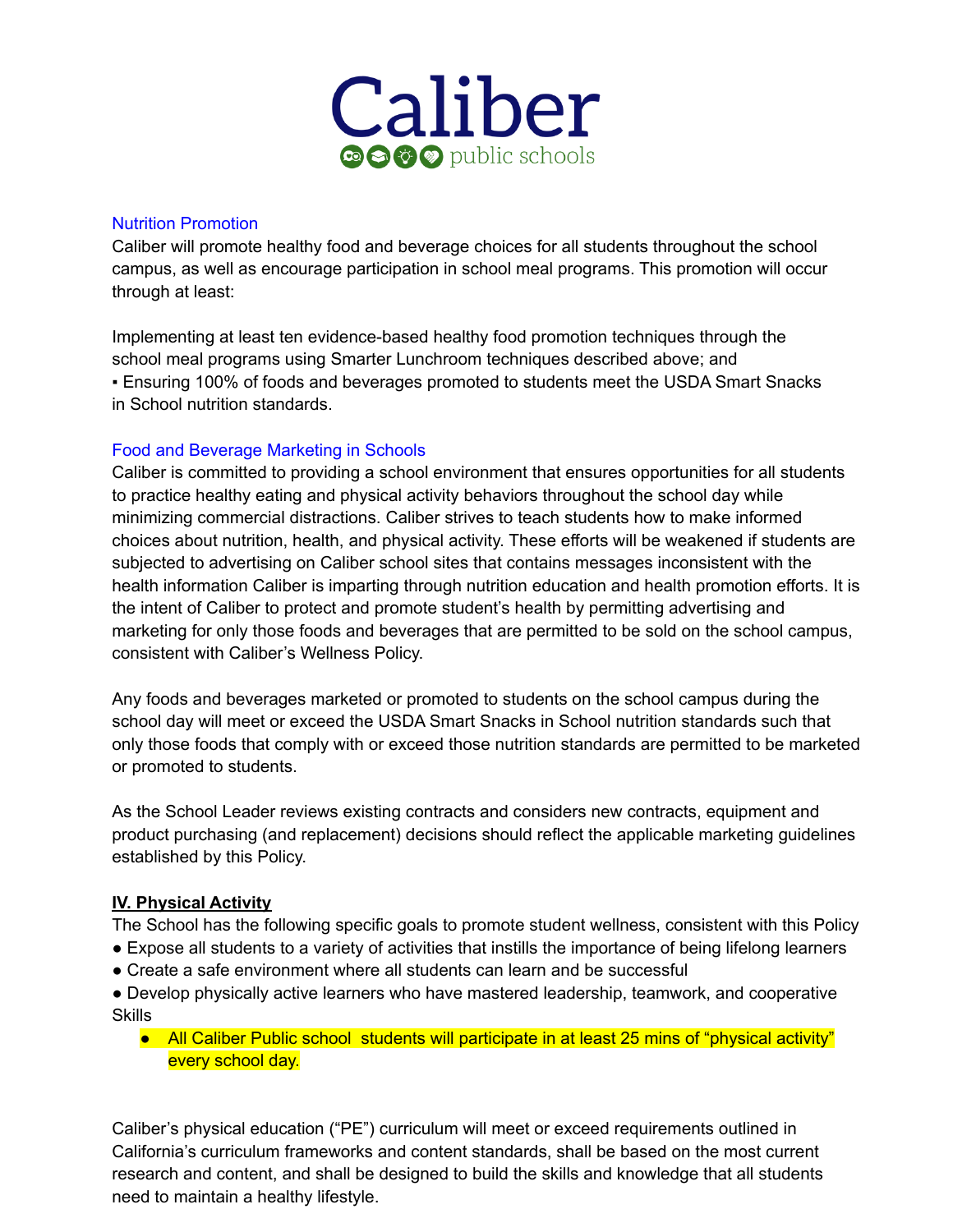

Mirroring other subject areas, Caliber's PE curriculum will employ high quality instruction and academic discourse. The purpose of using these strategies is to encourage students to push their critical thinking skills and promote in-depth learning. Ongoing professional development will be provided to physical education teachers, coaches, and other staff as appropriate to enhance their health knowledge and skills.

In developing these goals, the School reviewed and considered evidence-based strategies and techniques and parent input. Caliber will work toward achievement of these goals by:

Students will be provided with the opportunity, support, and encouragement to be physically active on a regular basis through PE instruction and physical activity programs. Schools will provide a variety of opportunities for students to maximize physical activity, including but not limited to:

● PE, recess, health education that includes physical activity as a main component, student clubs (e.g. Students Run LA), and intramural or interscholastic activities (at the high school level).

Physical activity programs will be carried out in safe environments that reflect respect for bodysize differences and varying skill levels.

● Afterschool programming encompassing a variety of physical activities and non-traditional sports and activities.

○ Examples of physical activities include: Sequential classes in Zumba, yoga, strength training

○ Other miscellaneous outdoor activities that promote a healthy lifestyle such as hiking and biking ○ Events such as the Teen Adventure Challenge, a youth race that brings communities across Southern California together to inspire young people to step out of their comfort zones and explore new opportunities in the outdoors

● Afterschool program providers, such as ARC, JK Livin, and Boys and Girls Club, will conduct needs assessments based on community demographics, school population, obesity rates, etc. to inform programming provided

• Afterschool program providers will seek out partnerships with community-based organizations that promote health and wellness to students (e.g. Planned Parenthood)

Schools will encourage family and community members to support programs outside of the school that promote a healthy and active lifestyle. Signage will be posted and information sent home regarding physical activity opportunities.

# **V. Other Activities that Promote Student Wellness**

Caliber will integrate wellness activities across the entire School setting, not just in the cafeteria, other food and beverage venues and physical activity facilities. Caliber will coordinate and integrate other initiatives related to physical activity, physical education, nutrition and other wellness components so all efforts are complementary, not duplicative, and work towards the same set of goals and objectives promoting student well-being, optimal development and strong educational outcomes.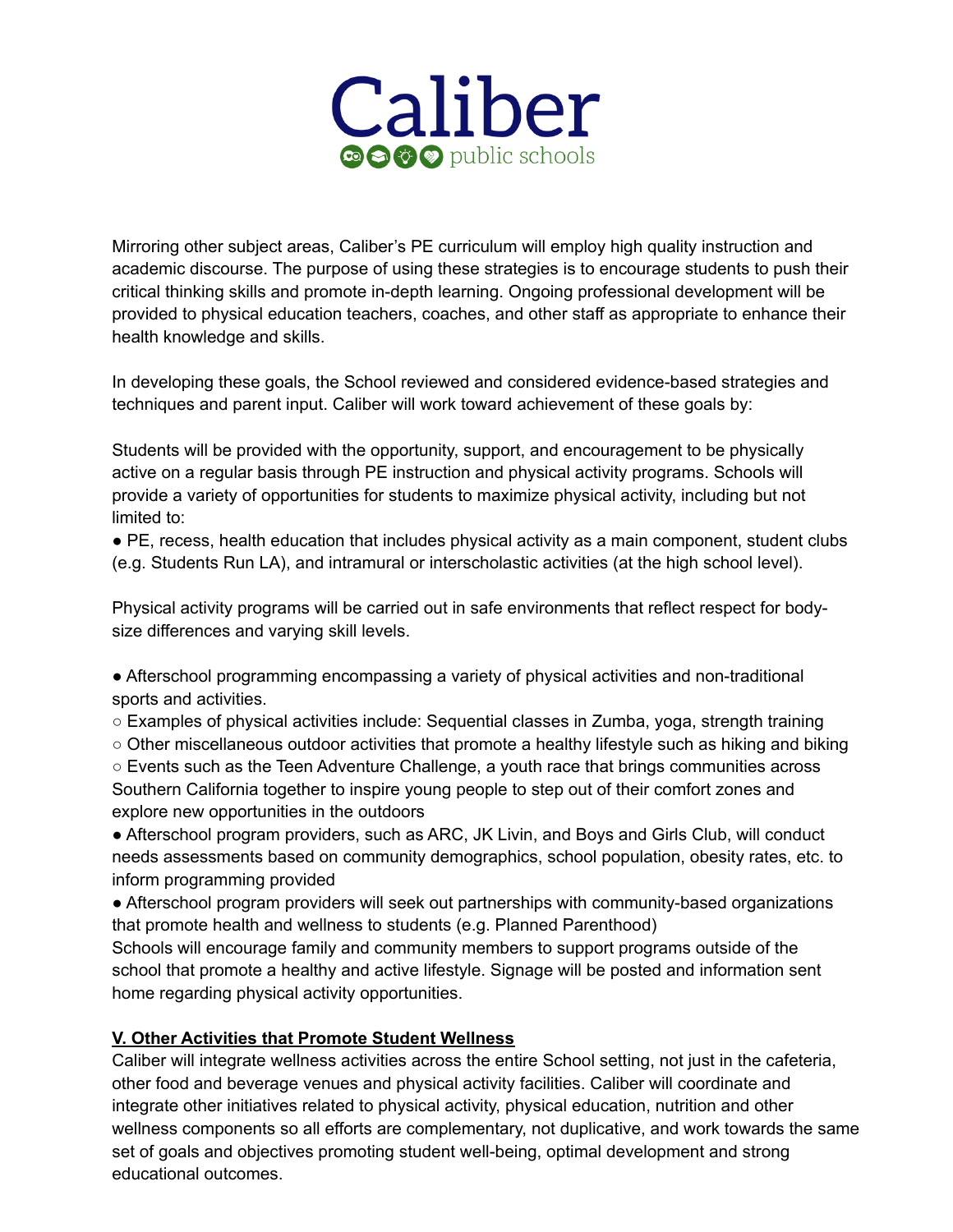

All efforts related to obtaining federal, state or association recognition for efforts, or grants/funding opportunities for healthy school environments will be coordinated with and complementary of this Policy, including but not limited to ensuring the involvement of the Caliber WC and/or parents and the community.

All School-sponsored events will adhere to this Policy's wellness guidelines. All School-sponsored wellness events will include physical activity and healthy eating opportunities when appropriate.

#### Community Partnerships

Caliber will develop relationships with community partners (e.g., hospitals, universities/colleges, local businesses, SNAP-Ed providers and coordinators, etc.) in support of this Policy's implementation. Existing and new community partnerships and sponsorships will be evaluated to ensure that they are consistent with this Policy and its goals.

#### Professional Learning

When feasible, Caliber will offer annual professional learning opportunities and resources for staff to increase knowledge and skills about promoting healthy behaviors in the classroom and school (e.g., increasing the use of kinesthetic teaching approaches or incorporating nutrition lessons into math class). Professional learning will help Caliber staff understand the connections between academics and health and the ways in which health and wellness are integrated into ongoing district reform or academic improvement plans/efforts.

# Community Health Promotion & Engagement

Caliber will promote to parents/caregivers, families, and the general community the benefits of and approaches for healthy eating and physical activity throughout the school year. Families will be informed and invited to participate in school-sponsored activities and will receive information about health promotion efforts.

Caliber will use electronic mechanisms (such as email or displaying notices on school websites), as well as non-electronic mechanisms (such as newsletters, presentations to parents, or sending information home to parents), to ensure that all families are actively notified of opportunities to participate in school-sponsored activities and receive information about health promotion efforts. Parent Coordinators will be encouraged to design and offer parent workshops to educate parents and families about nutrition and physical activity.

# Staff Wellness & Health Promotion

Caliber schools will implement strategies to support staff in actively promoting and modeling healthy eating and physical activity behaviors. Examples of strategies schools will use, as well as specific actions staff members can take, include:

- Staff eating lunch regularly with students
- Student vs. staff or staff vs. staff team-building activities, games, or sporting events (e.g.
- basketball game, tournament)
- "Steps" contests
- Weekly after school or brief lunch time Zumba/Yoga sessions

● Food Network/"Chopped" type competition between school staff on preparation of healthy foods and students as judges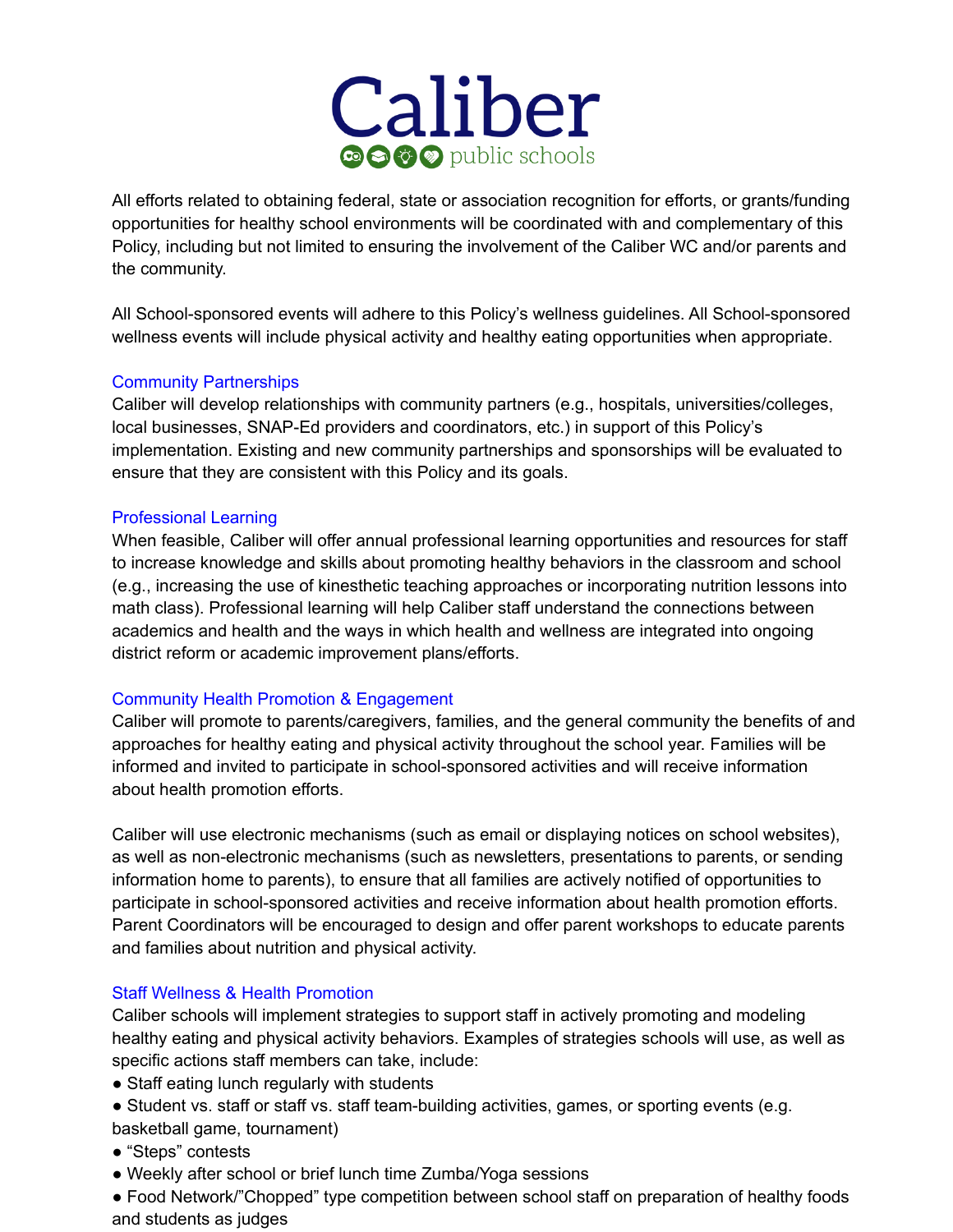

- Dodgeball (or some other sport) intramural teams with "games" vs other nearby GD schools
- Support groups/mental wellness circles for teachers and school site staff.

Caliber promotes staff member participation in health promotion programs and will support programs for staff members on healthy eating/weight management that are accessible and free or low-cost.

# **Program Implementation, Evaluation, & Monitoring**

# a. Implementation

The Caliber Wellness Policy is effective beginning in the 2016-2017 school year. The School Operations Manager and/or Principal at each school site will ensure that each school site complies with this policy. Training on this policy will be provided by the Operations Department and members of the Committee tailored towards various stakeholder groups. The Committee shall assess the implementation and effectiveness of this policy every year.

Schools are to utilize this policy to develop their own internal procedures to ensure compliance with the wellness policy.

#### b. Evaluation

Evaluation will be formally comprised of two annual Qualtrics online forms which will assess the extent to which individual Caliber school sites are in compliance with this policy. The forms are to be submitted online and turned into the Operations Department.

The purpose of the annual evaluations are to determine if Caliber is meeting the wellness goals set forth in this policy, determine particular areas of strength or weakness, identify areas for improvement, and make policy adjustments as needed to focus Caliber resources and efforts on actions that are most likely to make a positive impact on student health and achievement. The Operations Analyst will prepare an annual report summarizing evaluation results across schools to be shared with the public.

# c. Monitoring

The Committee will reconvene each year and as requested by the Operations Department to review and update the wellness policy to meet the organization's needs and to ensure compliance with current laws.

# d. Public Notification

Caliber shall inform and update the public, including parents/guardians, students, and others in the community, about the content and implementation of this policy and the evaluation results. Evaluation results will be posted online on the main Caliber website. Information will also be shared through multiple channels which may include school websites, parent newsletters, School Advisory Council meetings, and social media.

# FULL USDA NON [DISCRIMINATION](https://fcrinc.org/wp-content/uploads/2021/01/Non-Discrimination-Statement-5.pdf) STATEMENT LINK

# **USDA Non-Discrimination Statement**

In accordance with Federal civil rights law and U.S. Department of Agriculture (USDA) civil rights regulations and policies, the USDA, its Agencies, offices, and employees, and institutions participating